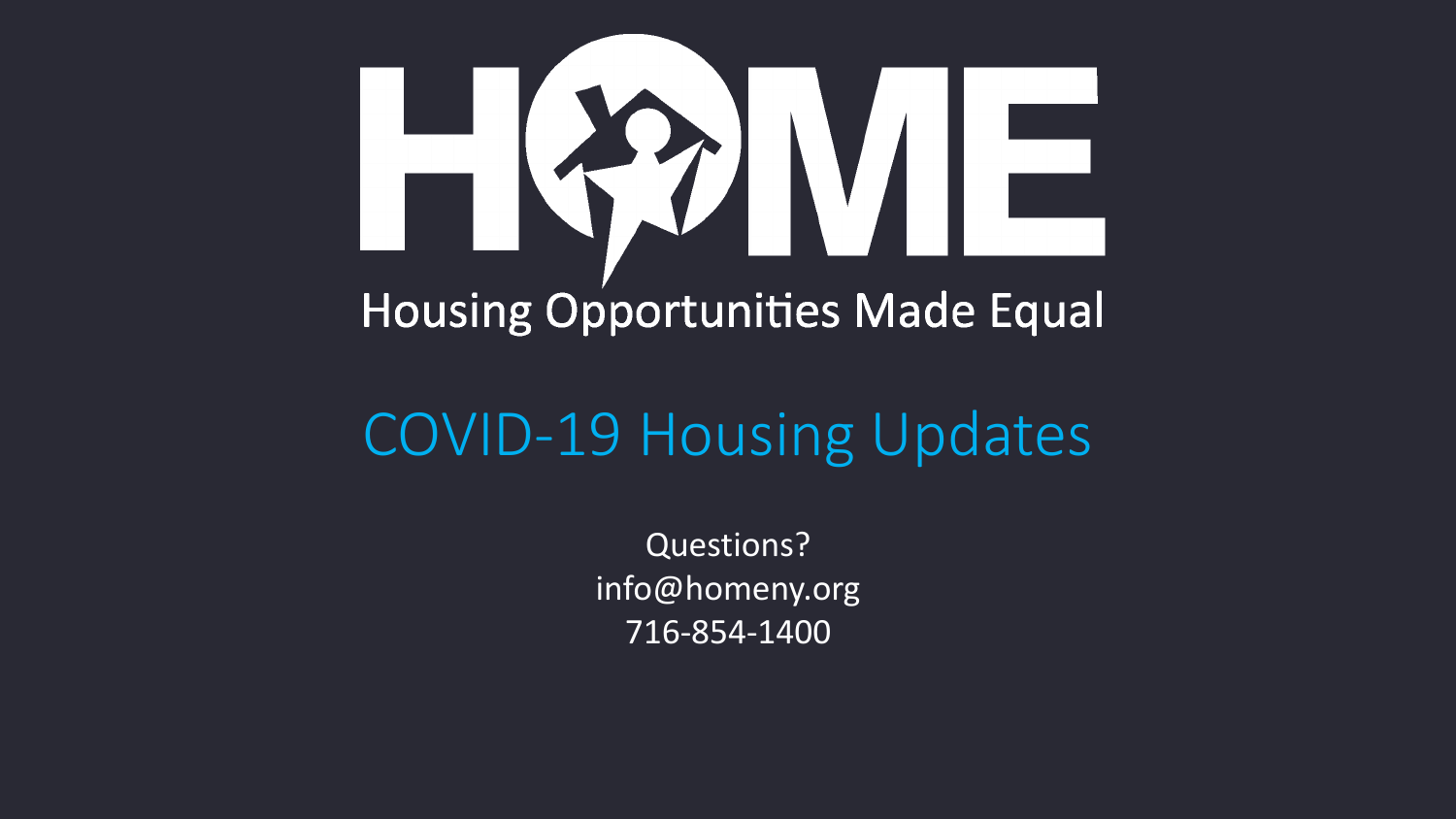### FOR TENANTS

- •No evictions will be carried out in NY State until August 20
- •No utilities will be shut off during the coronavirus crisis
	- •Utility bills are still due

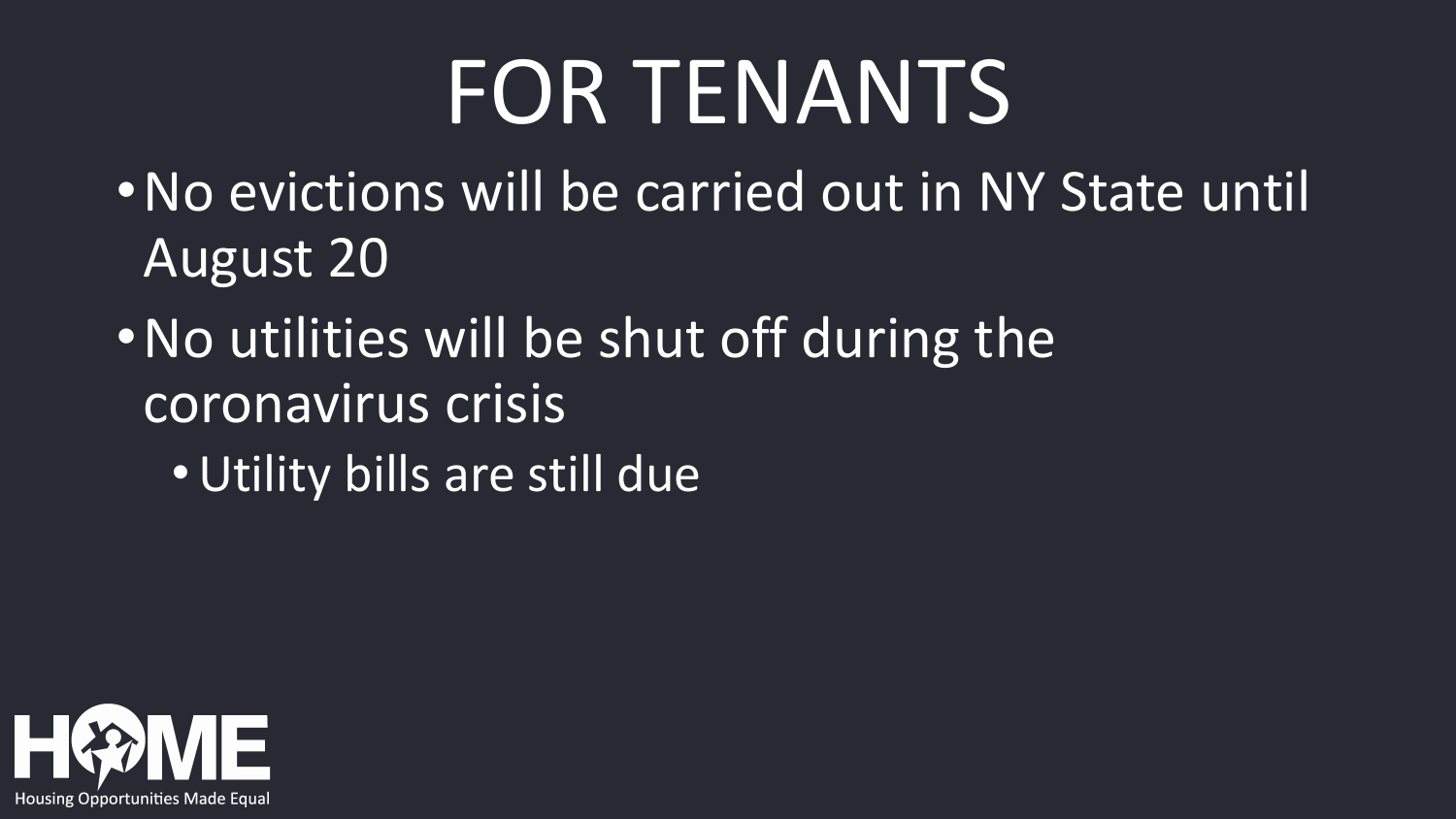## FOR TENANTS

#### • YOU STILL OWE RENT

- If you have the ability to pay rent, do it
- You can still be evicted for nonpayment when the crisis ends if you fall behind now
- If your landlord tries to force you out, call HOME (716-854-1400) or Neighborhood Legal Services (716- 847-0650)

• If your landlord locks you out, call 911

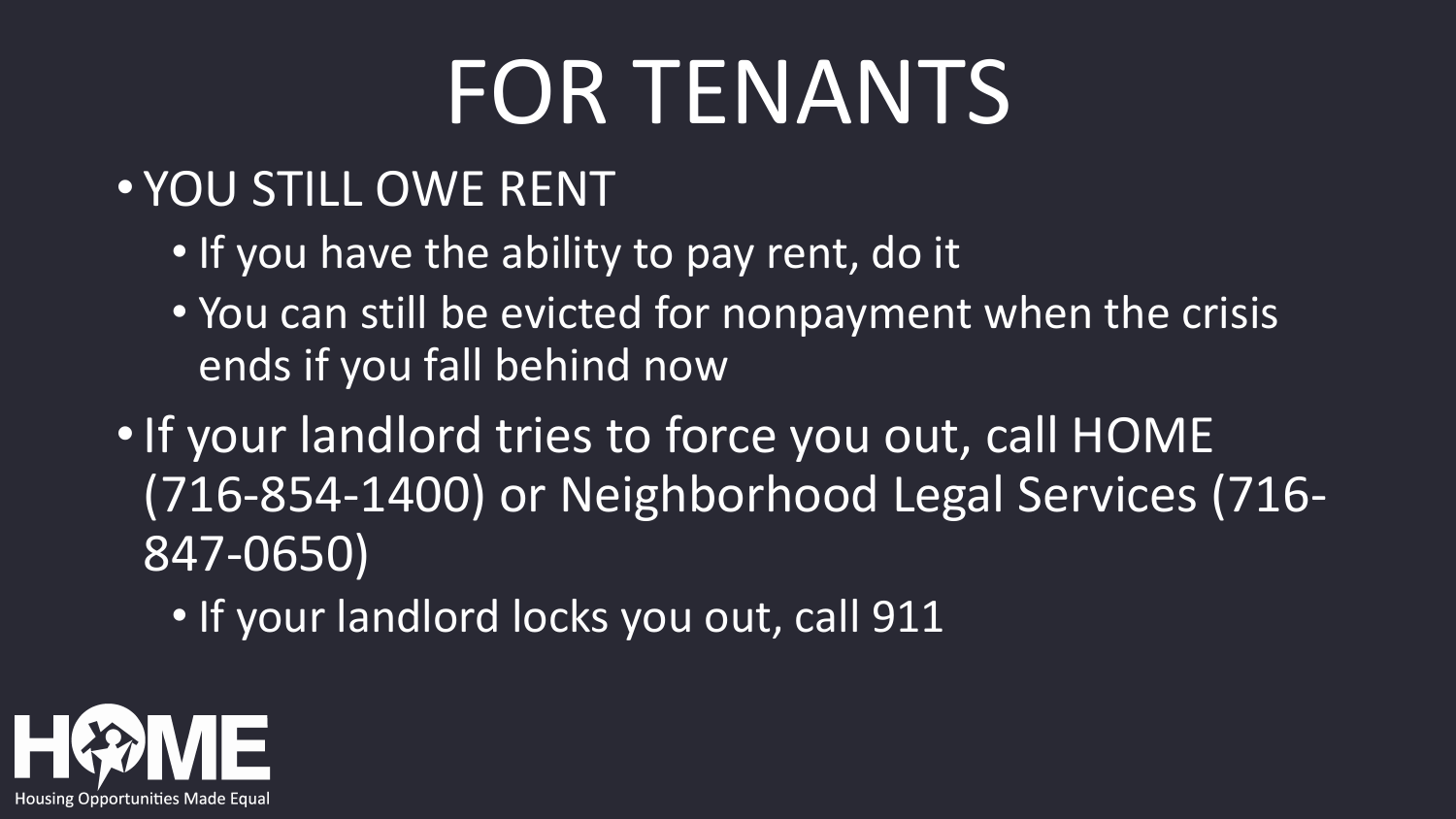## FOR LANDLORDS

- •No evictions will be carried out in NY State until August 20
- •No utilities will be shut off during the coronavirus crisis
	- Utility bills are still due
- •Foreclosures for all mortgages are suspended

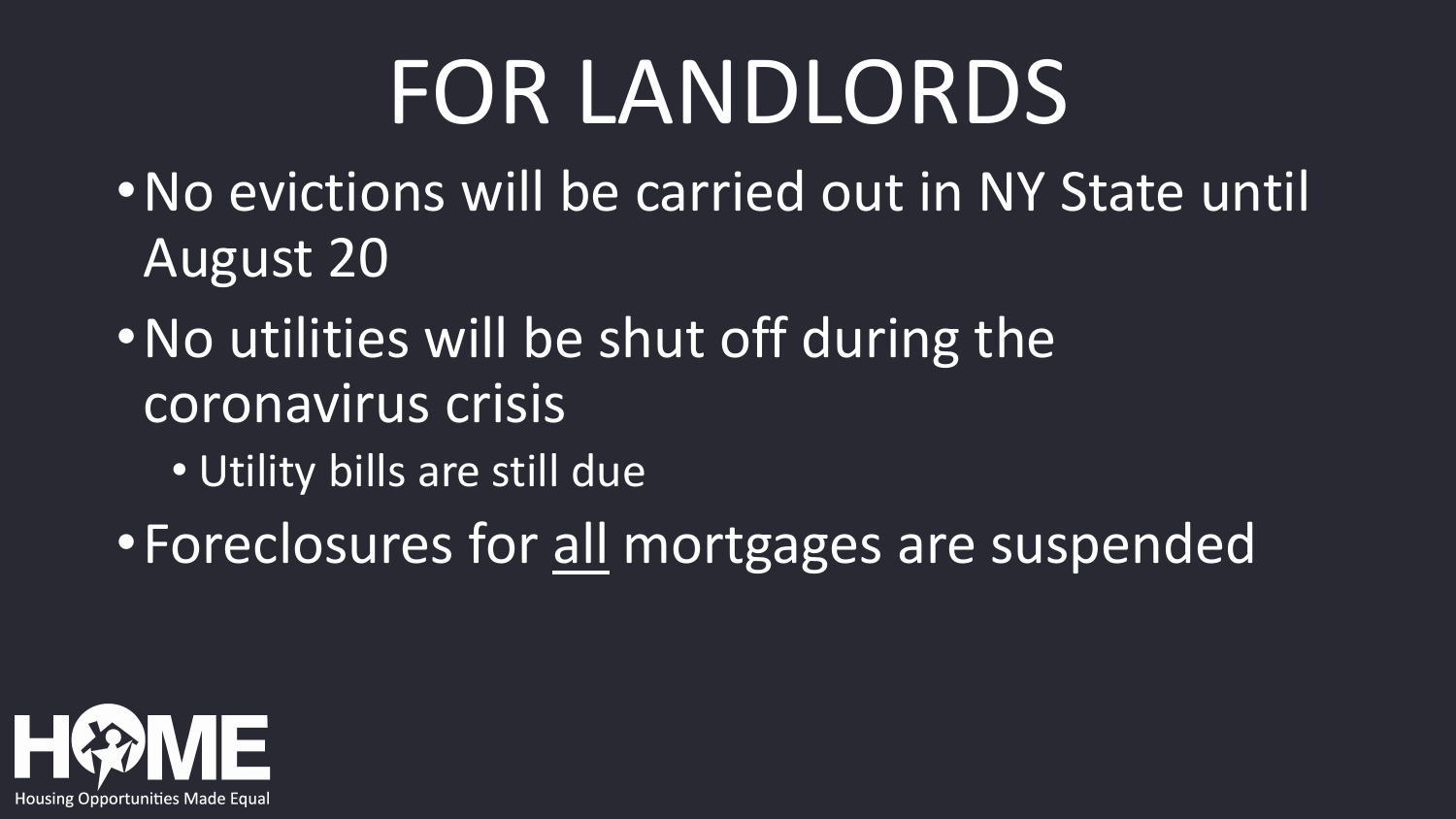# FOR LANDLORDS

- •If a tenant cannot pay rent, you cannot evict them
	- Do not try to force them out—this is an illegal eviction
	- Illegal evictions are misdemeanors in NY and subject to fines up to \$10,000
	- If a tenant stops paying rent and you believe they are still able to pay, call HOME (716-854-1400)